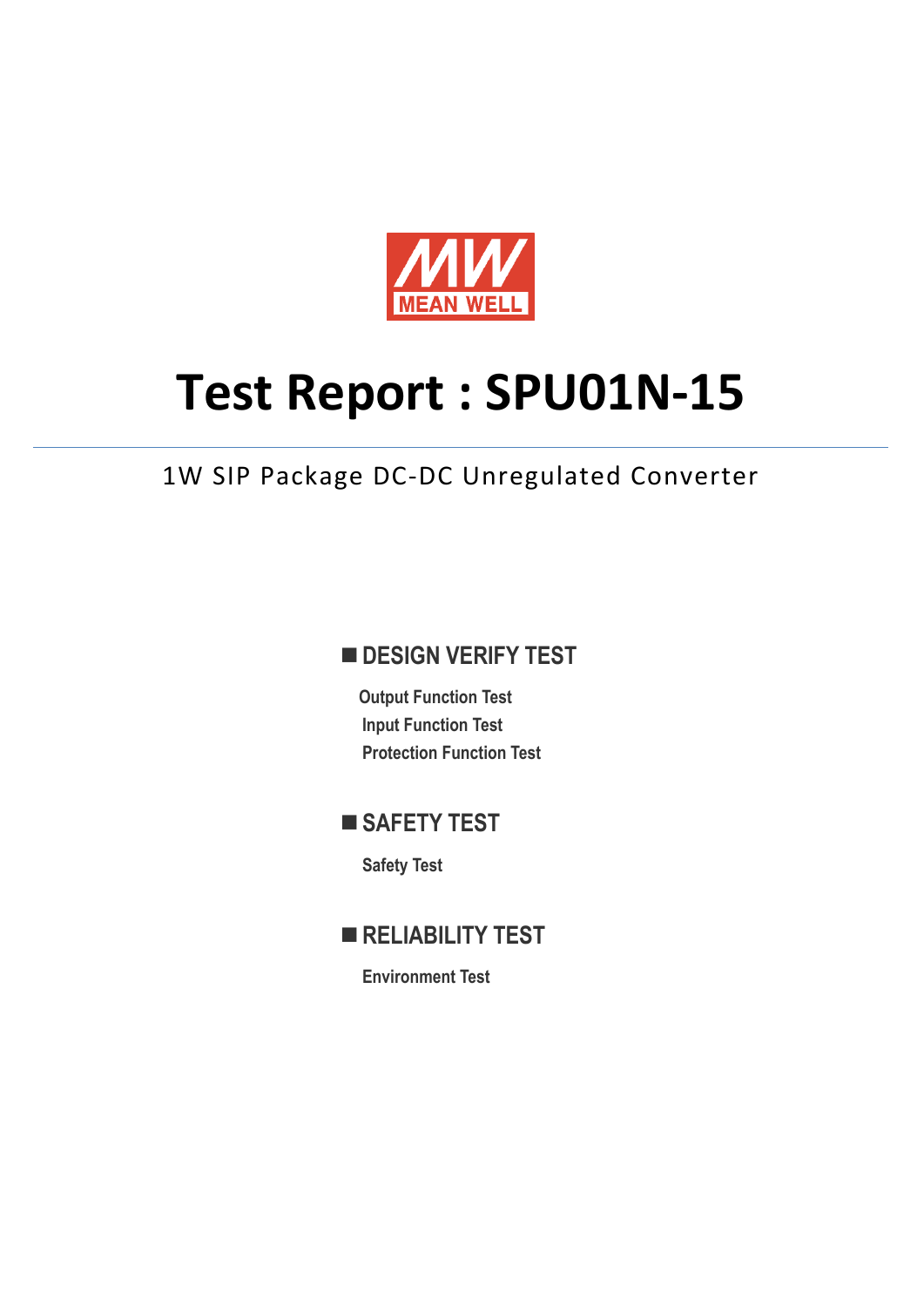

## **DESIGN VERIFY TEST**

#### **OUTPUT FUNCTION TEST**

| <b>NO</b>      | <b>TEST ITEM</b>          | <b>SPECICATION</b>    | <b>TEST CONDITION</b>                                      | <b>RESULT</b>         | <b>VERDICT</b> |
|----------------|---------------------------|-----------------------|------------------------------------------------------------|-----------------------|----------------|
|                | <b>VOLTAGE ACCURACY</b>   | $-3\% - +3\%$ (Max)   | I/P:24VDC<br>O/P:FULL LOAD<br>Ta:25 $°C$                   | $-0.47%$              | P              |
| $\overline{2}$ | <b>RIPPLE &amp; NOISE</b> | 75 mVp-p (Max)        | I/P:24VDC<br>O/P:FULL LOAD<br>Ta: $25^{\circ}$ C           | 73 mV                 | P              |
| 3              | LINE REGULATION           | $-12\% - +12\%$ (Max) | I/P:21.6VDC~26.4VDC<br>O/P:FULL LOAD<br>Ta: $25^{\circ}$ C | $-10.58\% - +10.99\%$ | P              |
| $\overline{4}$ | <b>LOAD REGULATION</b>    | $-10\% - +10\%$ (Max) | I/P:24VDC<br>O/P:20% LOAD~FULL LOAD<br>Ta: $25^{\circ}$ C  | $-0.39\% - +2.13\%$   | P              |

#### **INPUT FUNCTION TEST**

| <b>NO</b> | <b>TEST ITEM</b>  | <b>SPECICATION</b>                            | <b>TEST CONDITION</b>                                 | <b>RESULT</b>                   | <b>VERDICT</b> |
|-----------|-------------------|-----------------------------------------------|-------------------------------------------------------|---------------------------------|----------------|
|           | <b>EFFICIENCY</b> | 80% (Тур)                                     | I/P:24VDC<br>O/P:FULL LOAD<br>Ta: $25^{\circ}$ C      | 79.6%                           | P              |
|           | <b>DC CURRENT</b> | 52 mA / FULL LOAD (Max)<br>8 mA/NO LOAD (Max) | I/P:24VDC<br>O/P:NO / FULL LOAD<br>Ta: $25^{\circ}$ C | 52 mA/FULL LOAD<br>8 mA/NO LOAD | P              |

### **PROTECTION FUNCTION TEST**

| <b>NO</b> | <b>TEST ITEM</b> | <b>SPECICATION</b>  | <b>TEST CONDITION</b>                              | <b>RESULT</b> | <b>VERDICT</b> |
|-----------|------------------|---------------------|----------------------------------------------------|---------------|----------------|
|           | SHORT PROTECTION | MOMENTARY 1sec. max | I/P:26.4VDC<br>O/P:FULL LOAD<br>Ta: $25^{\circ}$ C | OK            |                |